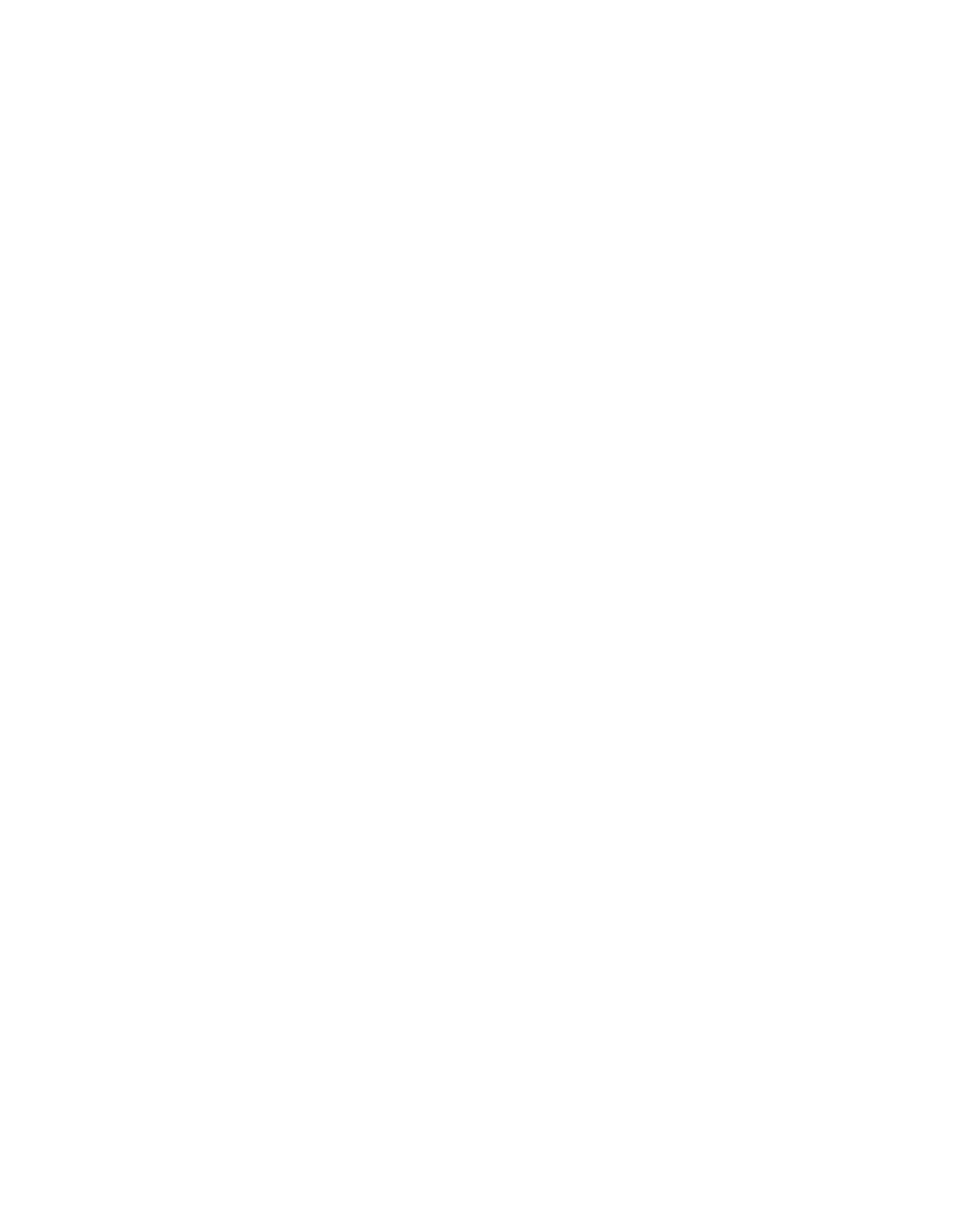### ARTICLE I **Adoption of Standards [Adopted 2-16-2006 by Ord. No. 1136]**

# **§ 180-1. Property Maintenance Code adopted. [Amended 3-5-2015 by Ord. No. 1198]**

A certain document, at least one copy of which is on file in the Borough Office of the Borough of Northampton, being marked and designated as the "International Property Maintenance Code, 2009 edition," as published by the International Code Council, be and is hereby adopted as the Property Maintenance Code of the Borough of Northampton, in the Commonwealth of Pennsylvania, for regulating and governing the conditions and maintenance of all property, buildings and structures by providing the standards for supplied utilities and facilities and other physical things and conditions essential to ensure that structures are safe, sanitary and fit for occupation and use; and the condemnation of buildings and structures unfit for human occupancy and use, and the demolition of such existing structures as herein provided; providing for the assurance of permits and collection of fees therefor; and each and all of the regulations, provisions, penalties, conditions and terms of said Property Maintenance Code on file in the Borough Office of the Borough of Northampton are hereby referred to, adopted, and made a part hereof, as if full set forth at length herein, with the additions, insertions, deletions and changes, if any, prescribed in § 180-2 of this article.

# **§ 180-2. Amendments to code. [Amended 8-17-2006 by Ord. No. 1142; 3-5-2015 by Ord. No. 1198]**

The following sections of the International Property Maintenance Code, 2009 edition, are hereby revised as follows:

- A. Section 101.1. Insert: "Borough of Northampton."
- Section 103.5. Amend by replacing the phrase, "the following schedule," with the phrase, "a schedule to be established by the Borough Council of Northampton by resolution and amended by the Borough Council of Northampton by resolution from time to time." B.
- C. Section 106.4 is amended to read as follows: "Any person who shall violate a provision of this code, or fail to comply therewith, or with any of the requirements thereof, shall be prosecuted within the limits provided by the state or local laws. The violator shall be fined \$500 for each day that a violation continues after due notice has been served and shall be deemed a separate offense.
- D. Section 602.3. Insert: September 30 to April 15.
- E. Section 602.4. Insert: September 30 to April 15.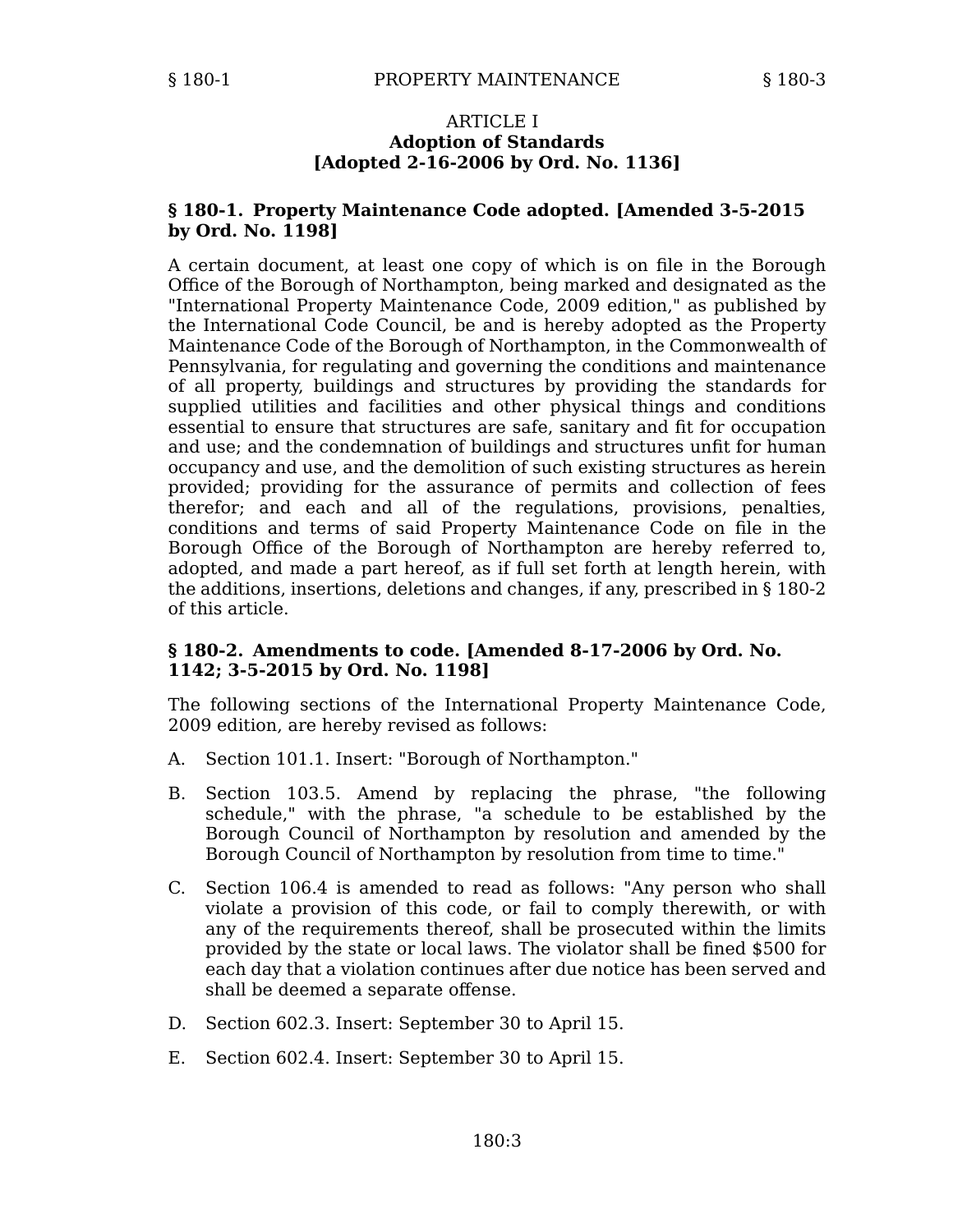# **§ 180-3. Violations and penalties. [Amended 3-5-2015 by Ord. No. 1198]**

Any violation of the provisions of this article or of the International Property Maintenance Code, 2009 edition, as amended, shall be punishable by a fine of \$500. Each day that a violation continues after due notice has been served shall be deemed a separate offense.

# **§ 180-4. Effect on court proceedings.**

Nothing in this article or in the Property Maintenance code hereby adopted shall be construed to affect any suit or proceeding impending in any court, or any rights acquired, or liability incurred, or any cause or causes of action acquired or existing, under any act or ordinance hereby repealed as cited in § 180-2 or this article; nor shall any just or legal right or remedy of any character be lost, impaired or affected by this article.